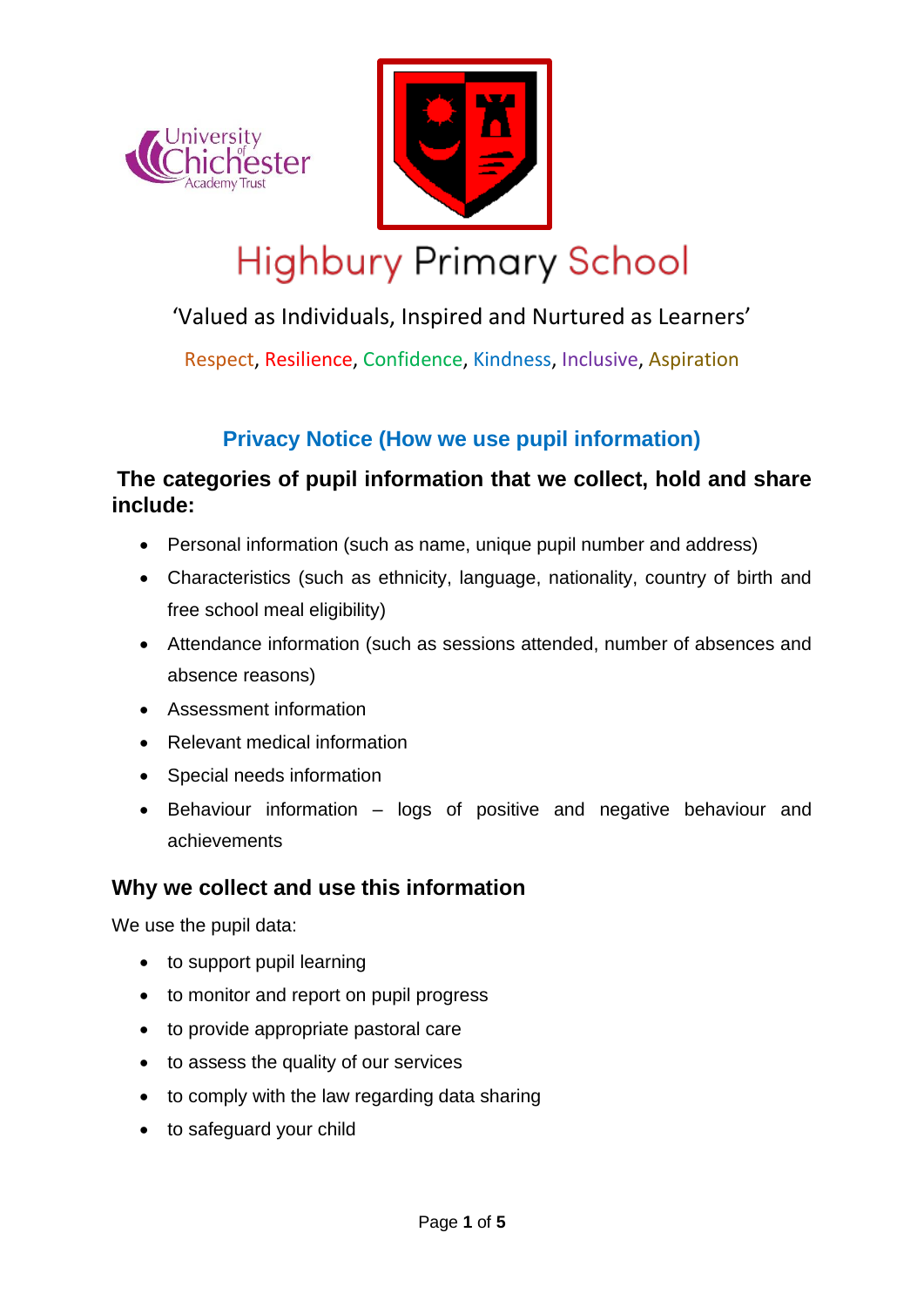## **The lawful basis on which we use this information**

We collect and share pupils' data with the Department for Education (DFE) on a statutory basis. This data sharing underpins school funding and educational attainment policy and monitoring. We are required to share information about our pupils with the DFE under regulation 5 of The Education (Information about Pupils (England) Regulations 2013.

## **Collecting pupil information**

Whilst the majority of pupil information you provide to us is mandatory, some of it is provided to us on a voluntary basis. In order to comply with the General Data Protection Regulation, we will inform you whether you are required to provide certain pupil information to us or if you have a choice in this.

#### **Storing pupil data**

We hold pupil data while the child remains at our school.

## **Who we share pupil information with**

We routinely share pupil information with:

- schools that the pupil attends after leaving us
- our local authority
- the Department for Education (DfE)
- third party companies providing services under a data-sharing contract with The Trust:
	- o FFT Aspire
	- o Capita SIMS
	- o OTrack

Our suppliers or contractors need data to enable us to provide services to our staff and pupils – for example IT companies. When doing this we will:

- o Only appoint suppliers or contractors which can provide sufficient guarantees that they comply with data protection law.
- o Establish a data sharing agreement with the supplier or contractor, either in the contract or as a standalone agreement, to ensure fair and lawful processing of any personal data we share.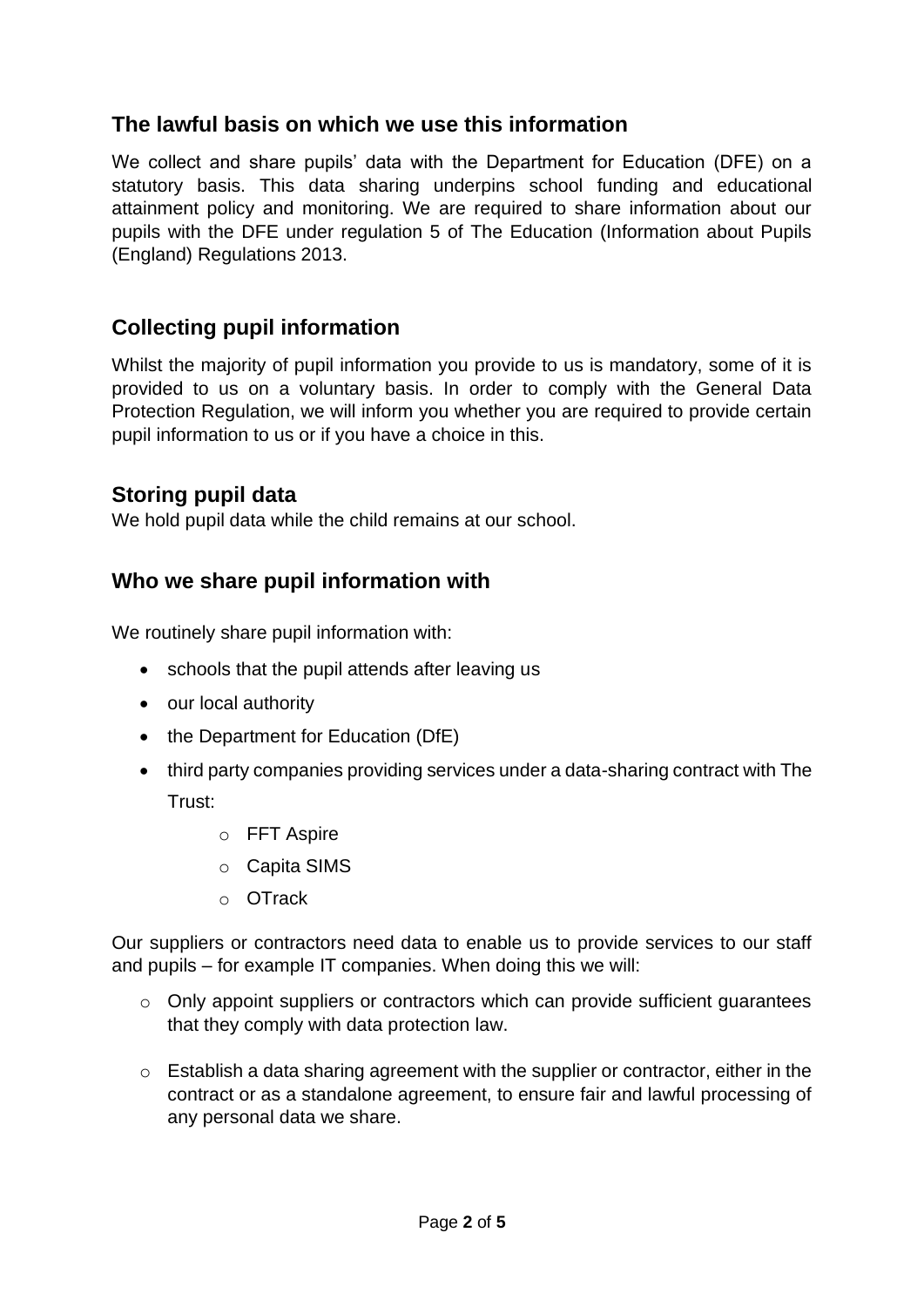o Only share data that the supplier or contractor needs to carry out their service, and information necessary to keep them safe while working with us.

The school also shares pupil information with the following third-party providers for the reasons listed above

- Tucasi
- Inventory
- CPOMS
- TTRockstars
- Sumdog
- Micro-Librarian
- Bug Club
- School Secure Enviroment (SSE) (Portsmouth City Council)
- S2S DfE system for sharing information
- 2Simple
- Padlet
- Cool Milk
- E4Education
- Tapestry

#### **Why we share pupil information**

We do not share information about our pupils with anyone without consent unless the law and our policies allow us to do so.

We share pupils' data with the Department for Education (DfE) on a statutory basis. This data sharing underpins school funding and educational attainment policy and monitoring.

We are required to share information about our pupils with the (DfE) under regulation 5 of The Education (Information About Individual Pupils) (England) Regulations 2013.

## **Data collection requirements:**

To find out more about the data collection requirements placed on us by the Department for Education (for example; via the school census) go to [https://www.gov.uk/education/datacollection-and-censuses-for-schools.](https://www.gov.uk/education/datacollection-and-censuses-for-schools)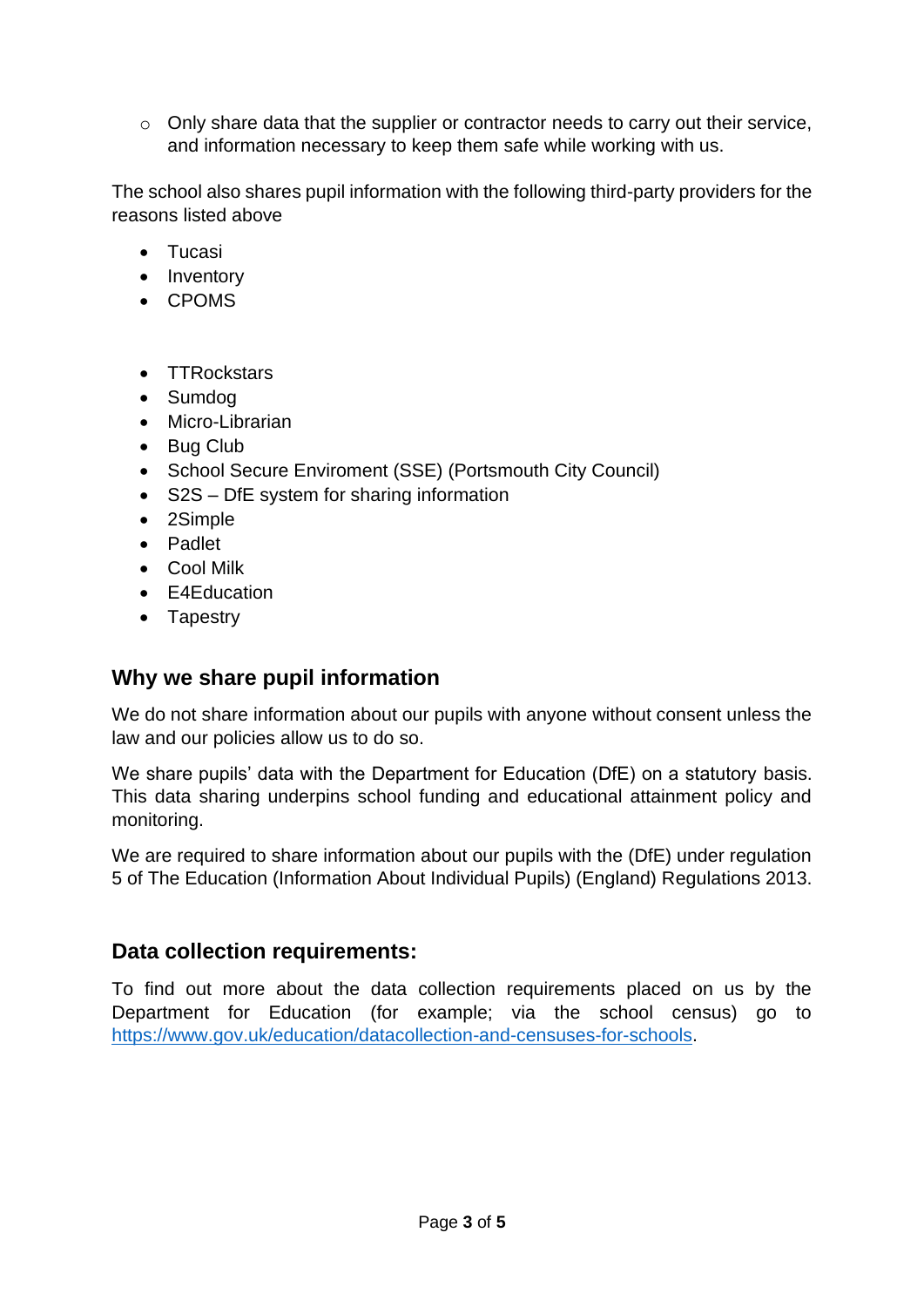# **The National Pupil Database (NPD)**

The NPD is owned and managed by the Department for Education and contains information about pupils in schools in England. It provides invaluable evidence on educational performance to inform independent research, as well as studies commissioned by the Department. It is held in electronic format for statistical purposes. This information is securely collected from a range of sources including schools, local authorities and awarding bodies.

We are required by law, to provide information about our pupils to the DfE as part of statutory data collections such as the school census and early years' census. Some of this information is then stored in the NPD. The law that allows this is the Education (Information About Individual Pupils) (England) Regulations 2013.

To find out more about the NPD, go to [https://www.gov.uk/government/publications/national-pupil-database-user-guide](https://www.gov.uk/government/publications/national-pupil-database-user-guide-andsupporting-information)[andsupporting-information](https://www.gov.uk/government/publications/national-pupil-database-user-guide-andsupporting-information)

The department may share information about our pupils from the NPD with third parties who promote the education or well-being of children in England by:

- conducting research or analysis
- producing statistics
- providing information, advice or guidance

The Department has robust processes in place to ensure the confidentiality of our data is maintained and there are stringent controls in place regarding access and use of the data. Decisions on whether DfE releases data to third parties are subject to a strict approval process and based on a detailed assessment of:

- who is requesting the data
- the purpose for which it is required
- the level and sensitivity of data requested: and
- the arrangements in place to store and handle the data

To be granted access to pupil information, organisations must comply with strict terms and conditions covering the confidentiality and handling of the data, security arrangements and retention and use of the data.

For more information about the department's data sharing process, please visit: <https://www.gov.uk/data-protection-how-we-collect-and-share-research-data>